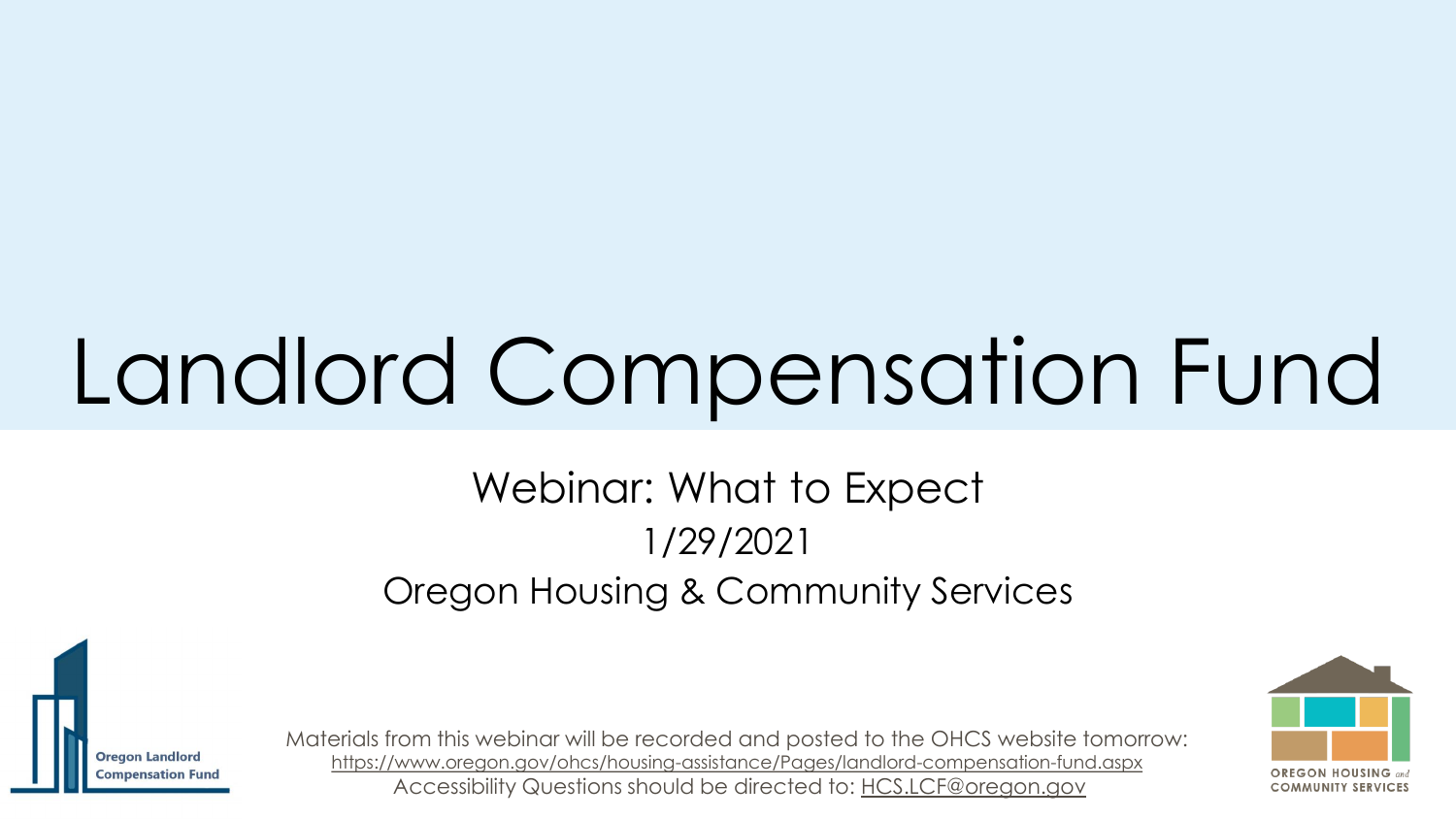## Presentation Overview

• Welcome

**Oregon Landlord** mpensation Fund

- Julie Cody, Director of Affordable Rental Housing at Oregon Housing & Community Services
- Oregon Context & the Eviction Moratorium
	- Sybil Hebb, Director of Legislative Advocacy at Oregon Law **Center**
- Landlord Compensation Fund Program Overview
	- Resources, Timing, Monthly Application Cycle, Application Documentation, Application Scoring, Local Housing Authority Role
- Questions submitted via email to [HCS.LCF@oregon.gov](mailto:HCS.LCF@oregon.gov)

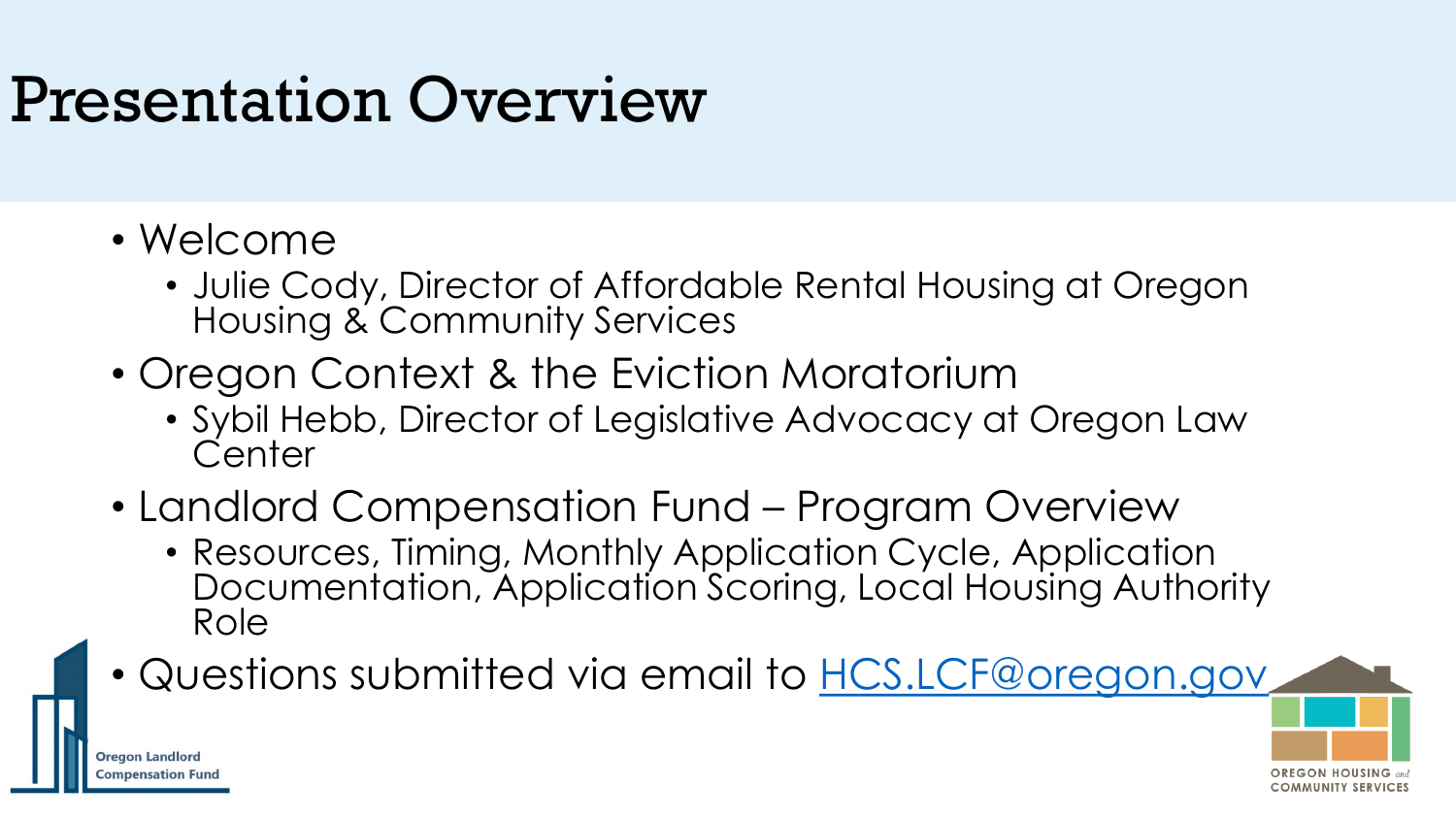## Welcome

• Julie Cody, Director of Affordable Rental Housing at Oregon Housing & Community Services



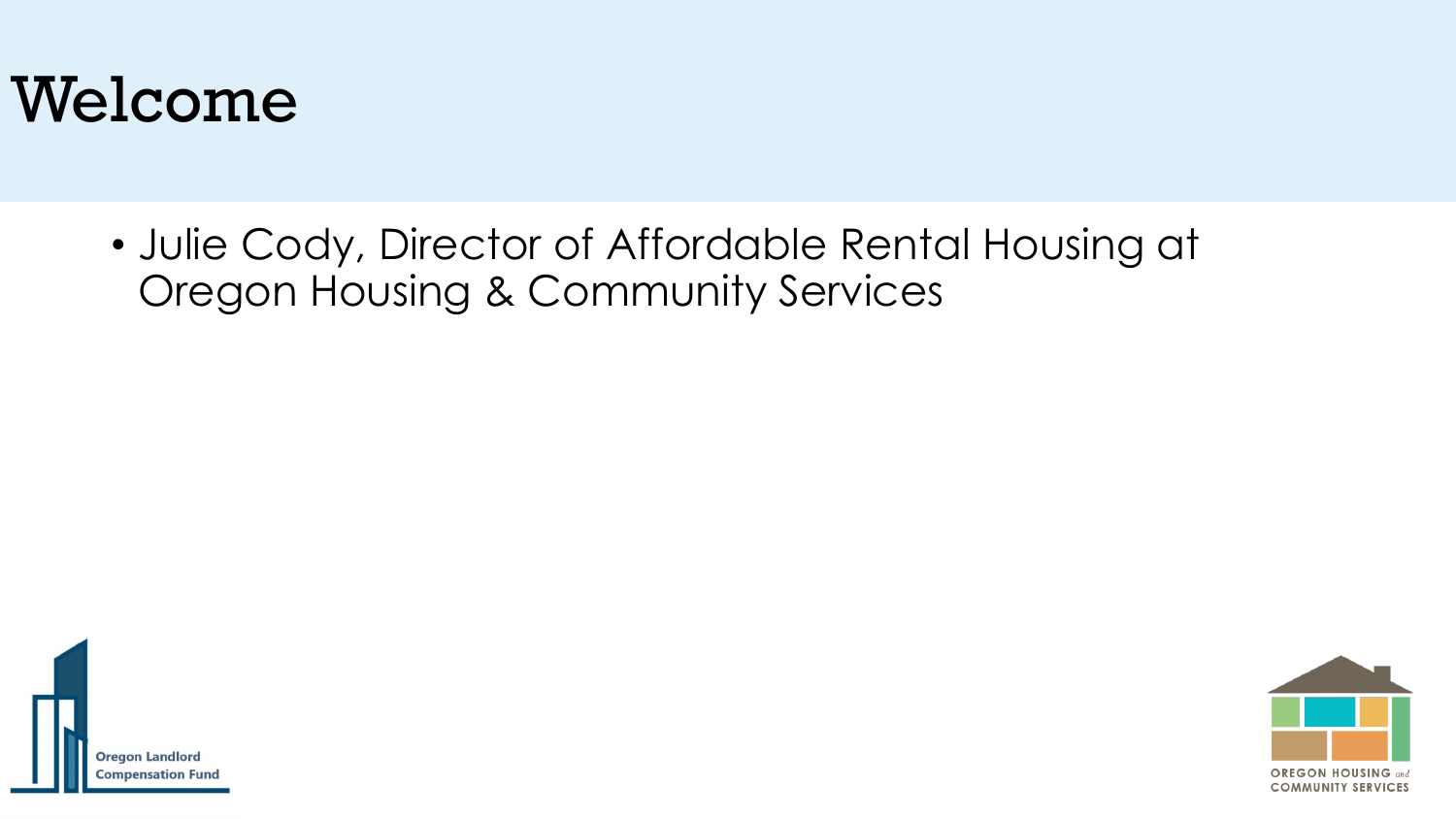## Oregon Context & the Eviction Moratorium

• Sybil Hebb, Director of Legislative Advocacy at Oregon Law Center

Reference document also available on program page here: https://www.oregon.gov/ohcs/housing[assistance/Pages/landlord-compensation-fund.aspx](https://www.oregon.gov/ohcs/housing-assistance/Pages/landlord-compensation-fund.aspx)

#### **How to protect yourself from** eviction during COVID-19

The 2021 statewide eviction protections are different from last year's. The new protections are not automatic.

The new protections apply to tenants who have had financial problems during the pandemic. If you qualify, you must give your landlord a signed declaration of financial problems to prevent eviction. A declaration you can use is on the back of this document.

#### **What to Know:**

**Eviction Protections & Back Rent** 

Evictions for non-payment of current or back rent are not allowed until July 2021 if:

- You can't pay rent because of financial problems; and
- You aive a **declaration** form to your landlord (see reverse of this page)

#### **Back Rent:**

- . If you don't give a declaration to the landlord, back rent from April 1, 2020 through December 31, 2020 is due March 31, 2021.
- If you hav given the landlord a declaration form, you have until June 30, 2021 to pay any back rent from April 1, 2020 through June 30, 2021.

#### Fees:

Late fees, collections, and reports to the credit bureau **are not allowed** for all periods covered by the moratorium.

#### **What to Know:**

#### **Rent Assistance**

There are two kinds of rent assistance, available starting in February. One you apply for yourself. One your landlord applies for. If you are having trouble paying your rent, you should consider these options:

A. Tenant applies: Go to www.211info.org for information. If you qualify, payments will be made directly to your landlord.

For more information and : an FAQ on the 2021 eviction protections, go to:

aw Center

www.oregonlawhelp.org Oregon

Oualifying

**Financial** 

**Problems** 

not apply to you.

Read the form on the back

of this page to see if you

qualify. Do not sign the form if the statement does

B. Landlord applies: Your landlord may apply to the Compensation Fund for money to cover your back rent. You must give the landlord a declaration form (see reverse of this page) before the landlord can apply for funds. If your landlord aets funding from this program, you will get a notice informing you that your rent has been paid.

Be aware that unless your rent has been paid, your back rent will be due on March 31st, 2021, or (if you give your landlord a declaration form) on June 30, 2021.

**Remember:** If you have suffered financial problems during the pandemic, and you haven't been able to pay all your past, present, or future rent, you should get a signed declaration of financial hardship to your landlord as soon as possible.

**Oregon Landlord Compensation Fund**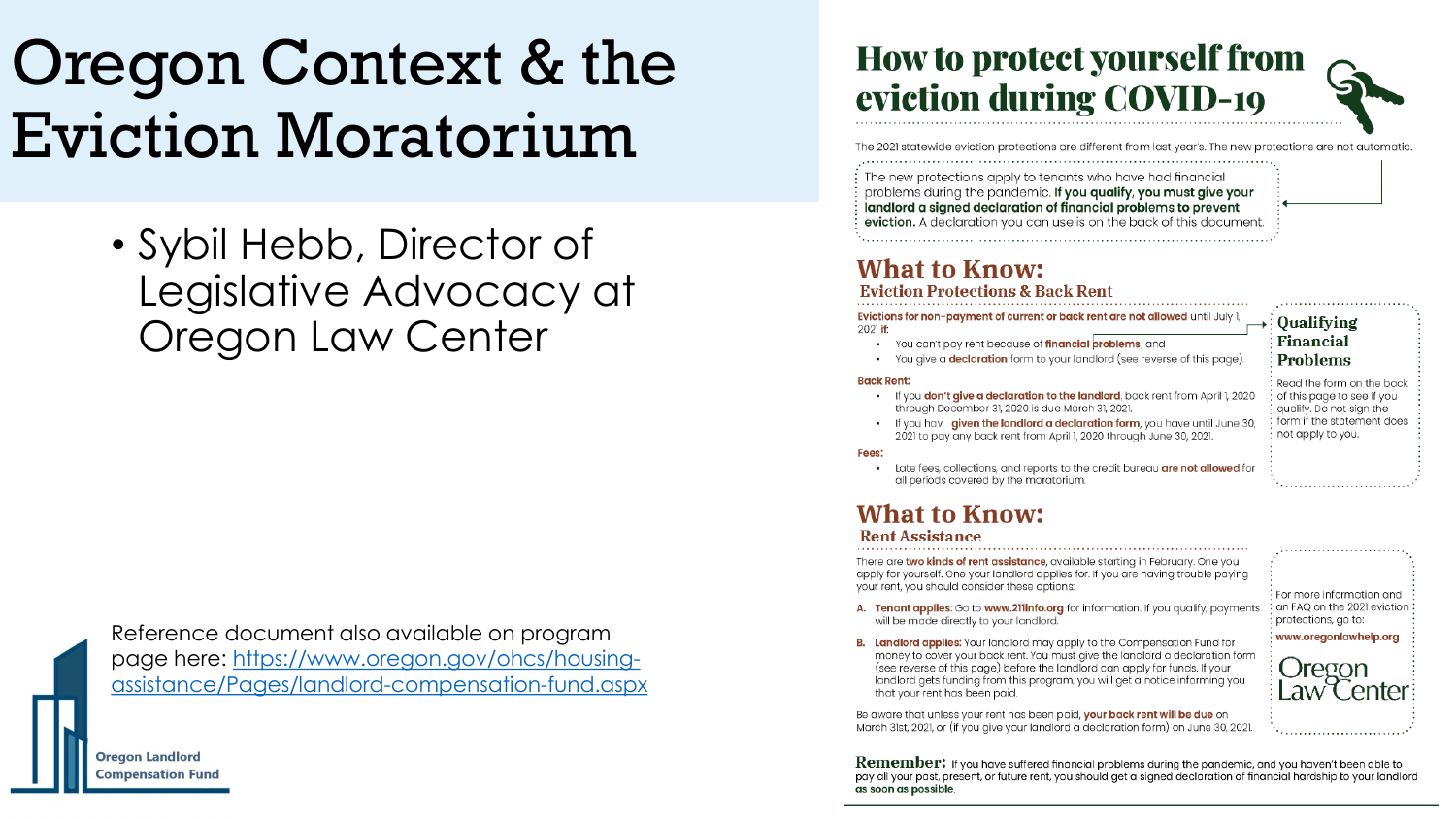## Landlord Compensation Fund Overview

- **Resources**: \$150,000,000 from Oregon Legislature
	- Monthly Application Round; until June 2021 or when funds run out
	- February will commit up to \$50 million to applications

### • **Owner/Landlord initiated application**

- Residential property; will need to share program notice with tenants
- Current Tenants
- 80% payment for eligible tenant owed rent; 20% must be forgiven

### • **Monthly application**

**Oregon Landlord** mpensation Fund

- To open early each month; applicants will be notified before the next application opens if they have been selected for funding
- Application to remain open for 10-15 days
- Web-based Application Portal

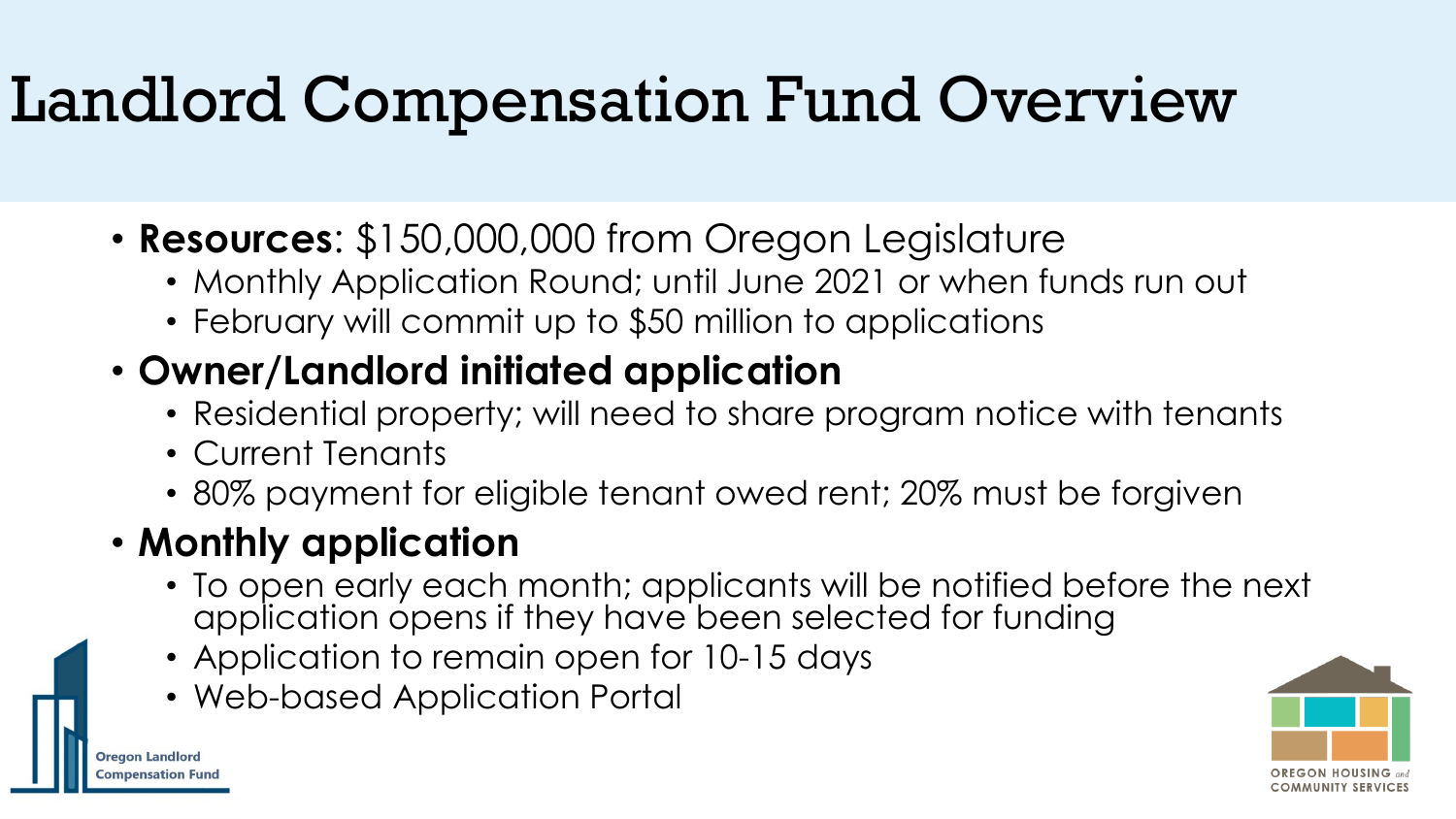## Landlord Compensation Fund Overview

### • **Web-based Application Portal**:

- Landlord must apply for all residential properties that share the same Ownership:
	- Person, Company, LLC, would all count as an "owner"
- Owner must initiate the application, but may establish access to their application for property manager etc to help upload needed information into the system

## First Name \* Last Name \* Your Email \*

**REGISTER** 

#### **MY ROLE**



**REGISTER** 

**Oregon Landlord Compensation Fund**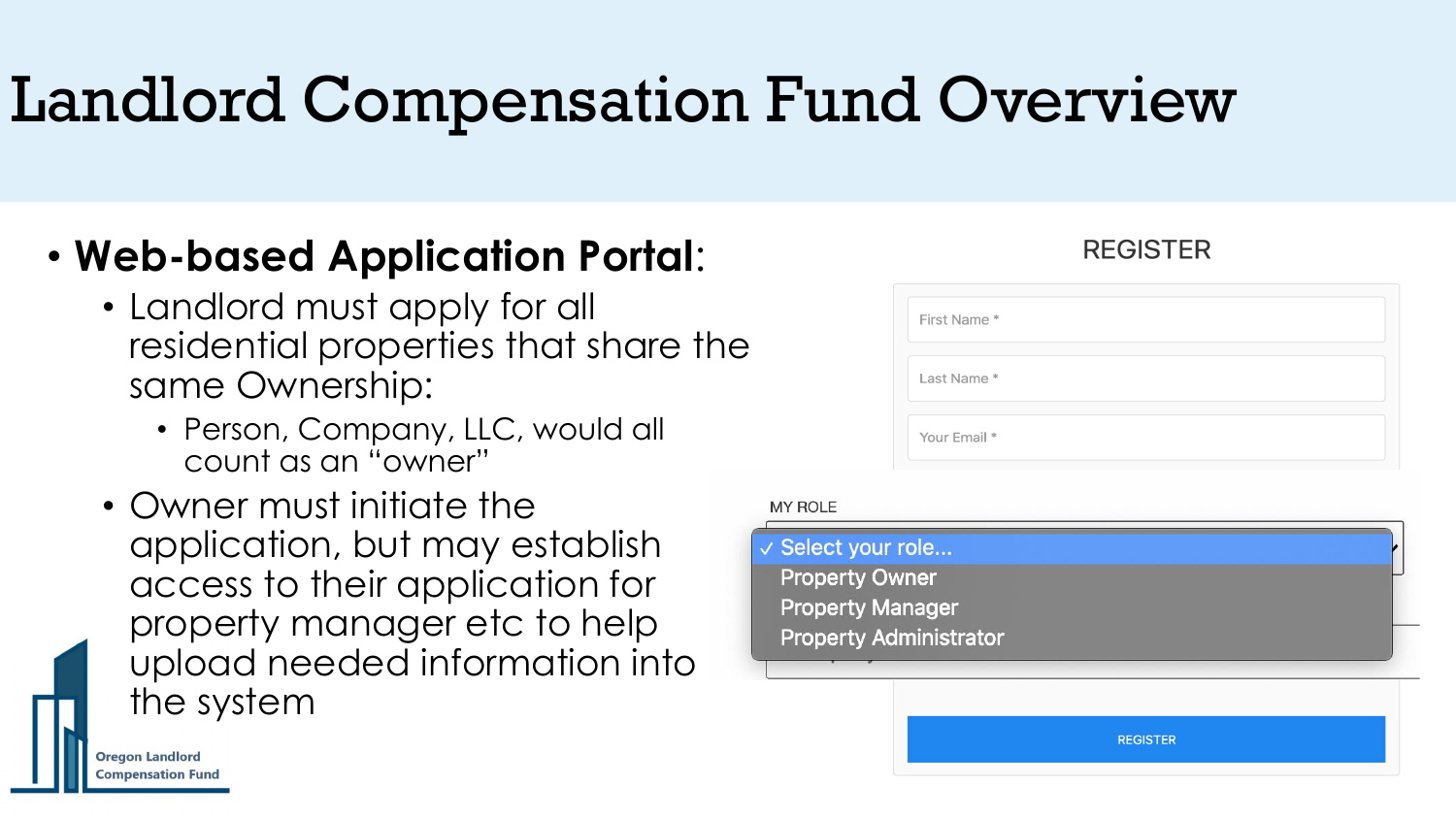## LCF Application Documentation

### • **Required Documentation**:

Dreaon L

- Monthly rent rolls from April 2020 application date
	- Template form for upload available on the LCF website

| Let's Import Property & Tenant Data                                                                                    |
|------------------------------------------------------------------------------------------------------------------------|
| Instructions: Please download a template and populate with all data. Once your file is completed, please upload below. |
| <b>4</b> Upload File                                                                                                   |
| <b>上 Download Template</b>                                                                                             |
|                                                                                                                        |

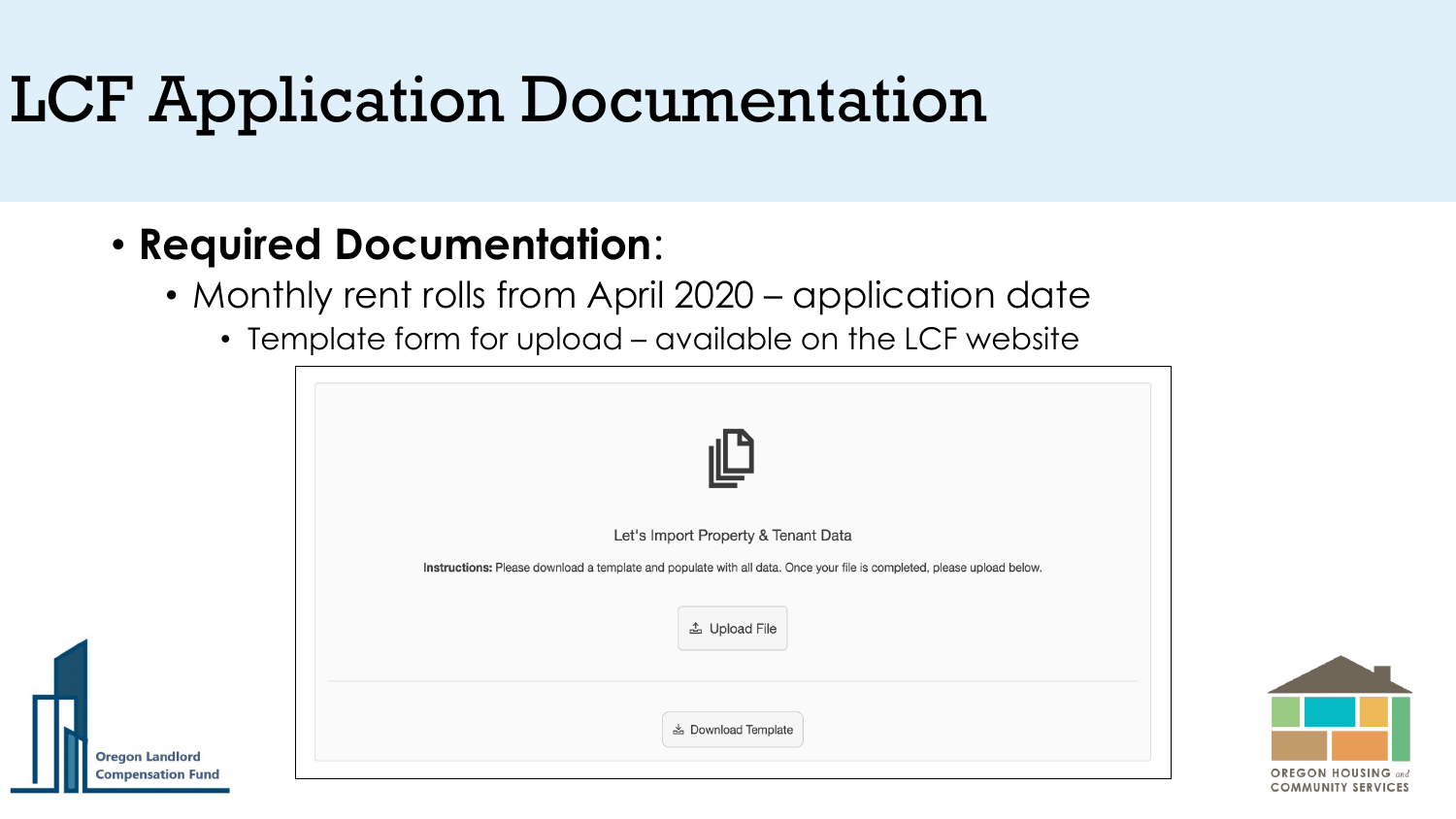## LCF Application Documentation

### • **Required Documentation**:

- Monthly rent rolls from April 2020 application date
	- Template form for upload available on the LCF website
- IRS form W-9 to be used to verify ownership
- Tenant basic contact information: address, email, phone
- Tenant Declaration of Financial Hardship
	- Form available now on the LCF website
	- Will need to be attached to unit in the system;
- Once submitted, tenants will be provided the opportunity to review information submitted for their unit

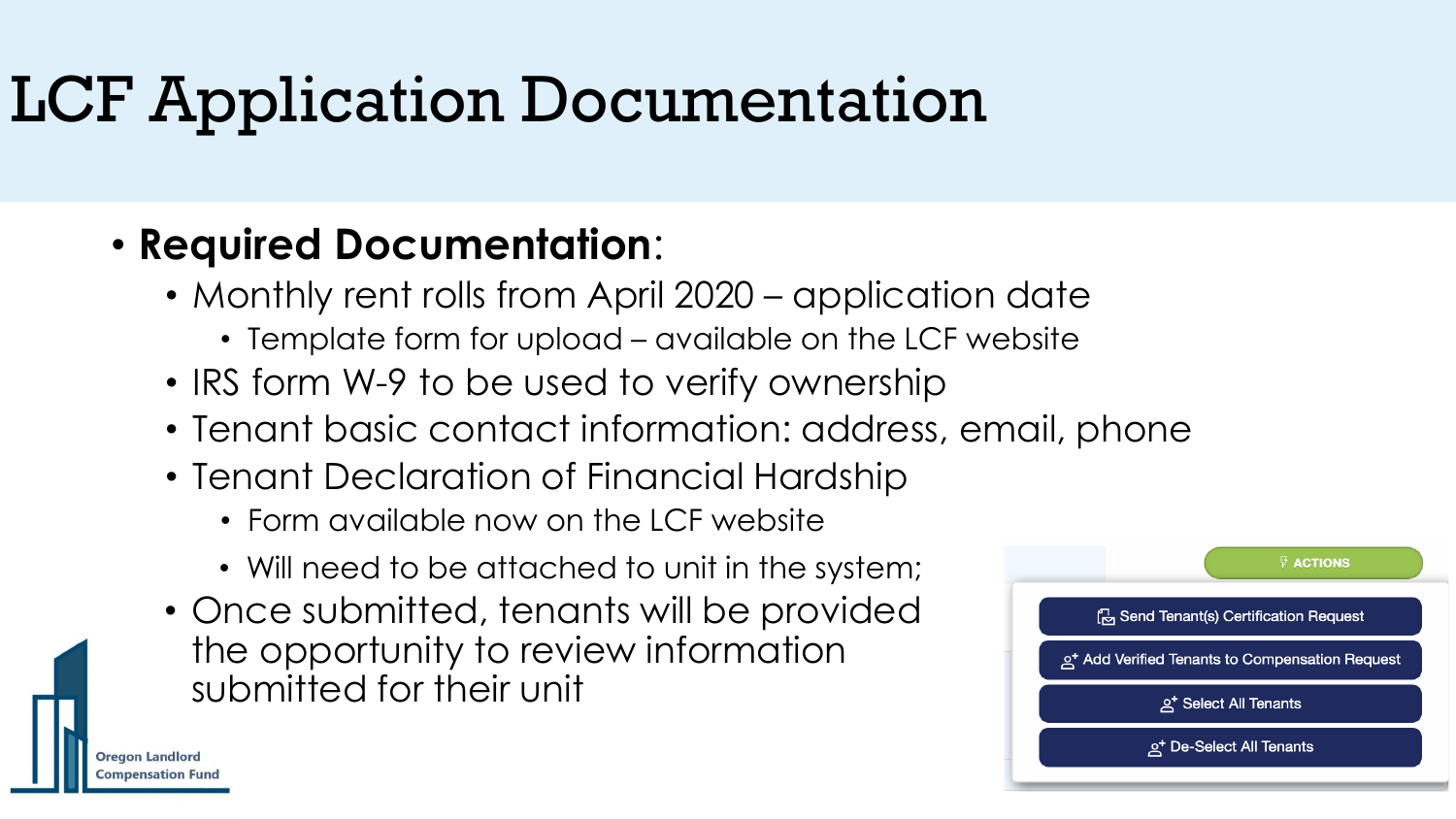## LCF Application Scoring

### • **Size of portfolio:**

- $\cdot$  1-4 units = 25 points
- 5-10 units =20 points
- $\cdot$  11-40 units = 15 points
- $\cdot$  41-100 units = 10 points
- $\cdot$  101-500 units = 5 points
- $\cdot$  501+ units = 0 points

#### • **Percent of rent owed that was paid from current tenants since April 2020:**

- $0 50\% = 50$  points
- $50.1 60\% = 45$  points
- $60.1 65\% = 40$  points
- $65.1 70\% = 35$  points
- $70.1 75\% = 30$  points
- $75.1 80\% = 25$  points
- 80.1-85 $% = 20$  points
- 85.1-90 $% = 15$  points
- $90.1 92.5\% = 10$  points
- $92.6 95\% = 5$  points
- $95.1\% + 0$  points



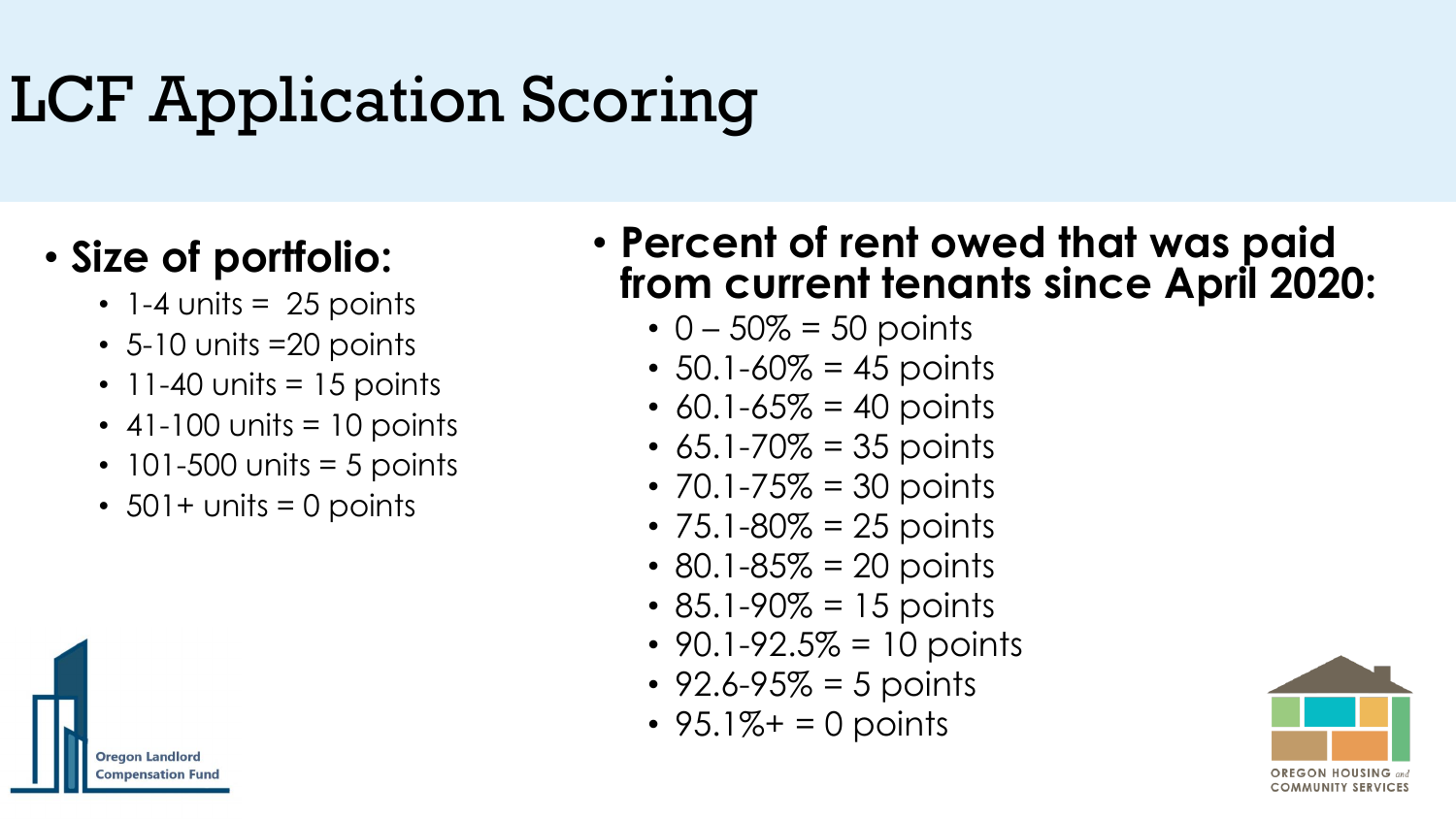## Local Housing Authorities

**Oregon Landlord** npensation Func

- Partnering with a network of 20 Housing Authorities across the state.
- Once an application is selected for funding, the projects will be assigned to their Local Housing Authority:
	- Verify property ownership using local assessor records along with provided information on ownership in the IRS form W-9
	- Provide written letter notice to tenants of the funding to clear their past-due rent from April 2020 - application
	- Will do electronic transfer or issue paper check for final payment and issue 1099 to ownership entity; payment process may take a couple weeks

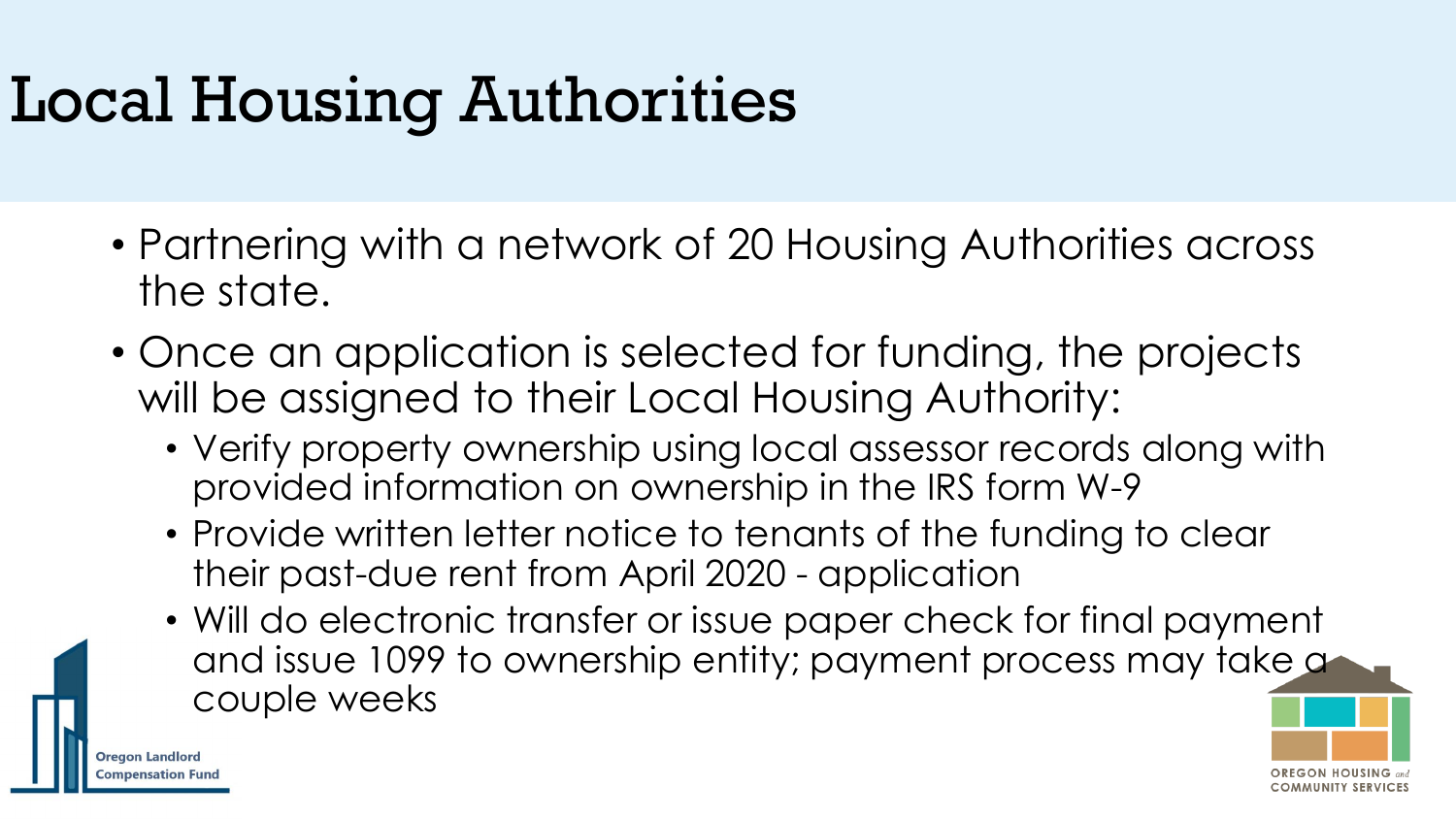## Funding Round in 30 days

|                                     | <b>30 day Landlord Compensation Fund Cycle</b>                                  |                                            |                                     |                                                    |    |                |                |  |
|-------------------------------------|---------------------------------------------------------------------------------|--------------------------------------------|-------------------------------------|----------------------------------------------------|----|----------------|----------------|--|
|                                     | 1-LCF OPEN                                                                      | 2                                          | 3                                   | $\overline{4}$                                     | 5  | $\overline{6}$ | $\overline{7}$ |  |
| Round 1: Web-Based Application Open |                                                                                 |                                            |                                     |                                                    |    |                |                |  |
|                                     | 8                                                                               | 9                                          | 10                                  |                                                    | 12 | 13             | 14             |  |
|                                     | <b>Web-Based Application Open</b>                                               |                                            |                                     |                                                    |    |                |                |  |
|                                     |                                                                                 |                                            |                                     |                                                    |    |                |                |  |
|                                     | 15                                                                              | 16                                         | 17                                  | 18                                                 | 19 | 20             | 21             |  |
|                                     | <b>CLOSED</b>                                                                   | <b>OHCS Application Review and Scoring</b> |                                     |                                                    |    |                |                |  |
|                                     | 22                                                                              | 23                                         | 24                                  | 25                                                 | 26 | 27             | 28             |  |
|                                     | Final Day for<br><b>Award</b><br>Tenant<br><b>Decisions</b><br>Submissions      |                                            | <b>Owner Notification</b>           |                                                    |    |                |                |  |
|                                     |                                                                                 |                                            |                                     | <b>Housing Authority Owner Verification begins</b> |    |                |                |  |
|                                     | $\overline{29}$                                                                 | 30                                         |                                     | $\mathcal{D}$                                      | 3  |                |                |  |
|                                     |                                                                                 |                                            | Round 2: Web-Based Application Open |                                                    |    |                |                |  |
|                                     | Round 1 Housing Authority Tenant Notification & Landlord Payment Process begins |                                            |                                     |                                                    |    |                |                |  |

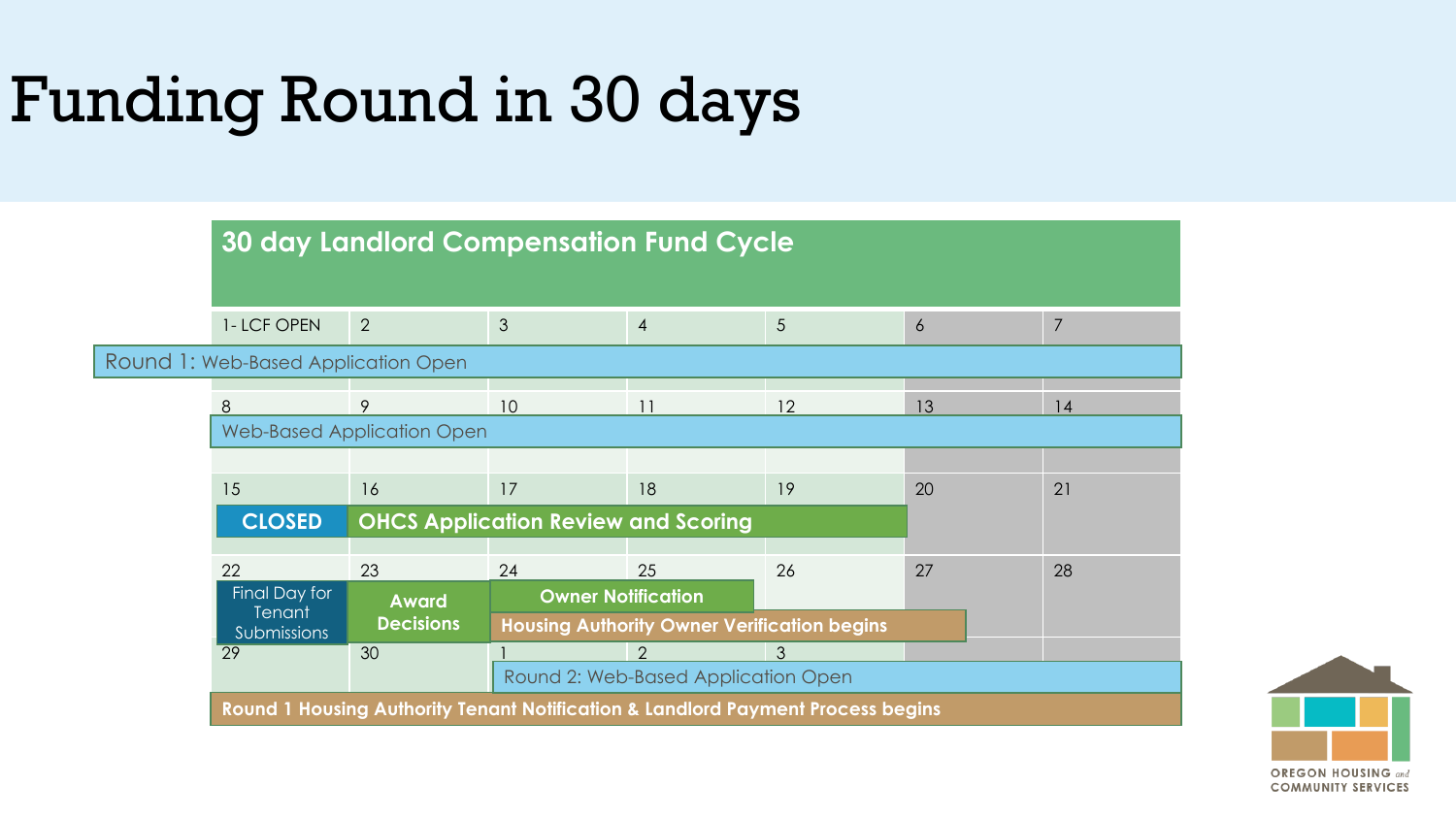## What to Expect Next?

- Email notice will be sent out when the application opens in the first 2 weeks of February
	- Application will remain open for 2 weeks
	- Tenant forms and Rent Roll template excel file is already posted on the program webpage:

• https://www.oregon.gov/ohcs/housing[assistance/Pages/landlord-compensation-fund.aspx](https://www.oregon.gov/ohcs/housing-assistance/Pages/landlord-compensation-fund.aspx)

- Once open we will have an application system tutorial
- Questions should be sent via email to [HCS.LCF@oregon.gov](mailto:HCS.LCF@oregon.gov)
	- Will be posting a "Frequently Asked Questions" today, will continue to add content on a weekly basis



**Oregon Landlord mpensation Fund**